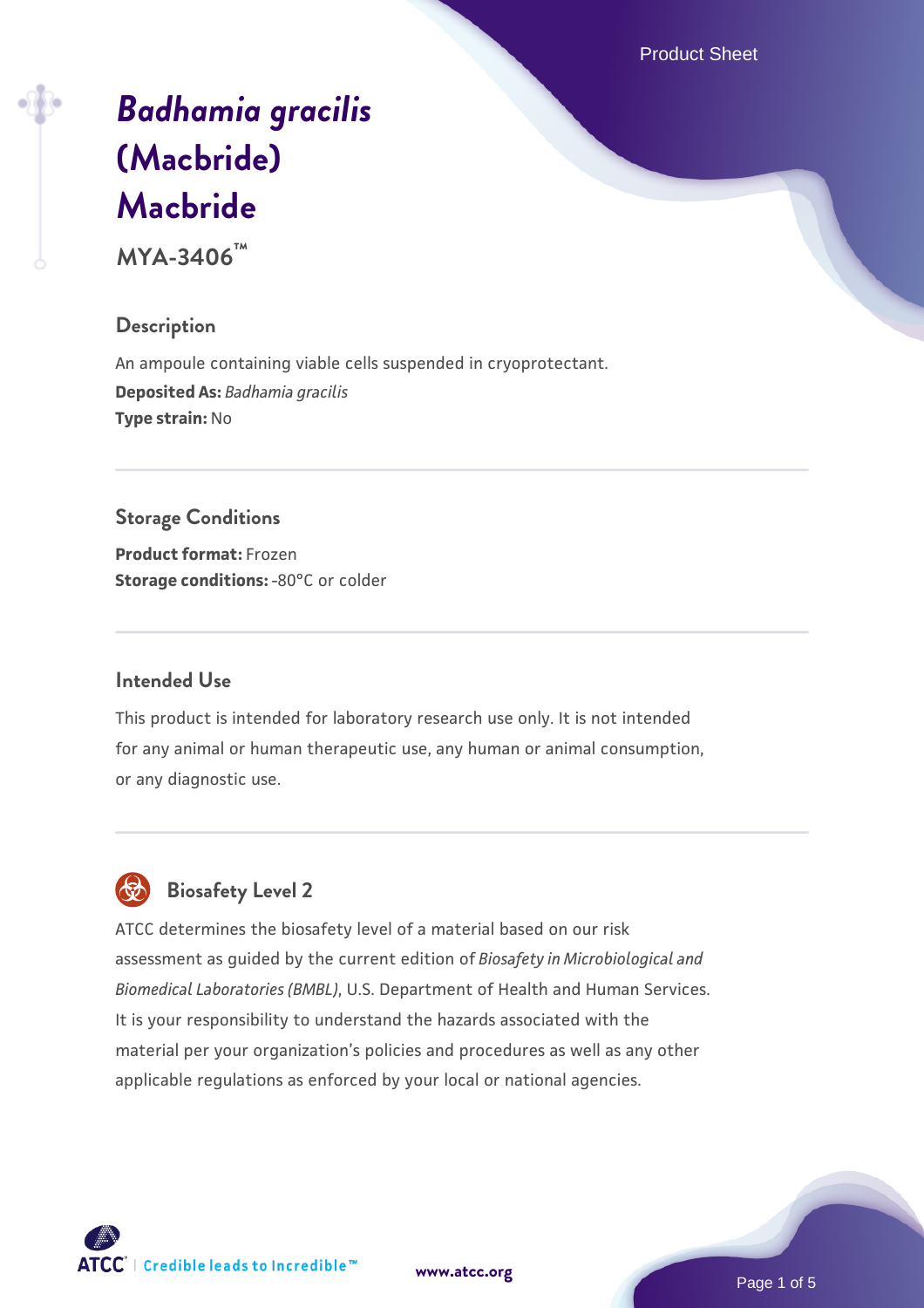ATCC highly recommends that appropriate personal protective equipment is always used when handling vials. For cultures that require storage in liquid nitrogen, it is important to note that some vials may leak when submersed in liquid nitrogen and will slowly fill with liquid nitrogen. Upon thawing, the conversion of the liquid nitrogen back to its gas phase may result in the vial exploding or blowing off its cap with dangerous force creating flying debris. Unless necessary, ATCC recommends that these cultures be stored in the vapor phase of liquid nitrogen rather than submersed in liquid nitrogen.

#### **Certificate of Analysis**

For batch-specific test results, refer to the applicable certificate of analysis that can be found at www.atcc.org.

# **Growth Conditions**

**Medium:**  [ATCC Medium 2219: Corn meal agar, half-strength](https://www.atcc.org/-/media/product-assets/documents/microbial-media-formulations/2/2/1/9/atcc-medium-2219.pdf?rev=56941740a8e44ef5b0ad065230bb5acc) **Temperature:** 20°C **Incubation:** Food source is E. coli (ATCC 23437)

#### **Handling Procedures**

**Frozen ampoules** packed in dry ice should either be thawed immediately or stored in liquid nitrogen. If liquid nitrogen storage facilities are not available, frozen ampoules may be stored at or below -70°C for approximately one week. **Do not under any circumstance store frozen ampoules at refrigerator freezer temperatures (generally -20°C)**. Storage of frozen material at this

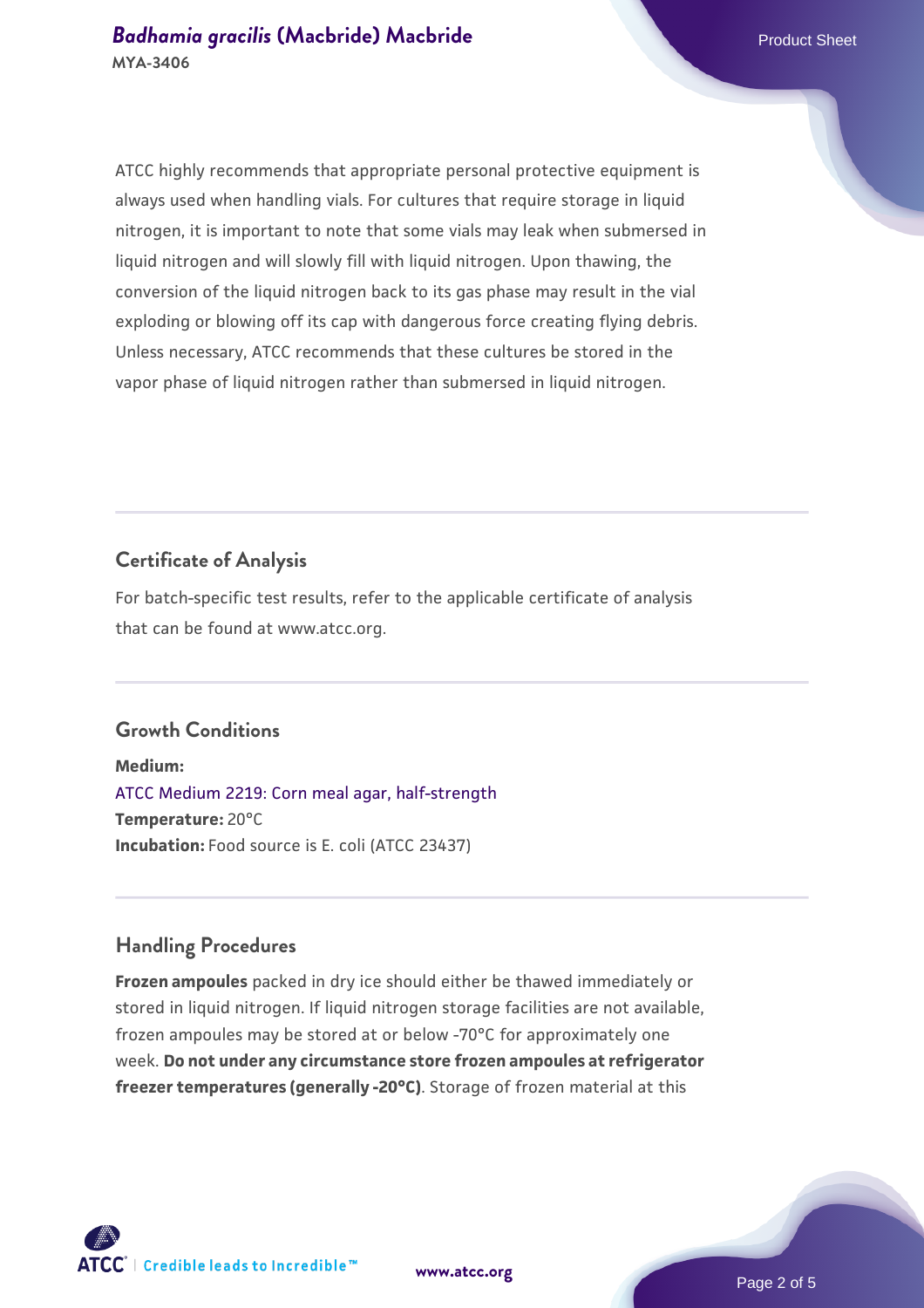**[Badhamia gracilis](https://www.atcc.org/products/mya-3406) [\(Macbride\) Macbride](https://www.atcc.org/products/mya-3406) Product Sheet** Product Sheet **MYA-3406**

temperature will result in the death of the culture.

- 1. To thaw a frozen ampoule, place in a **25°C to 30°C** water bath, until just thawed **(approximately 5 minutes)**. Immerse the ampoule just sufficient to cover the frozen material. Do not agitate the ampoule.
- 2. Immediately after thawing, wipe down ampoule with 70% ethanol and aseptically transfer at least 50 µL (or 2-3 agar cubes) of the content onto a plate or broth with medium recommended.
- 3. Incubate the inoculum/strain at the temperature and conditions recommended.
- 4. Inspect for growth of the inoculum/strain regularly for up to 4 weeks. The time necessary for significant growth will vary from strain to strain.

# **Material Citation**

If use of this material results in a scientific publication, please cite the material in the following manner: *Badhamia gracilis* (Macbride) Macbride (ATCC MYA-3406)

#### **References**

References and other information relating to this material are available at www.atcc.org.

#### **Warranty**

The product is provided 'AS IS' and the viability of ATCC<sup>®</sup> products is warranted for 30 days from the date of shipment, provided that the customer has stored and handled the product according to the information included on the product information sheet, website, and Certificate of Analysis. For living cultures, ATCC lists the media formulation and reagents that have been found to be effective for the product. While other



**[www.atcc.org](http://www.atcc.org)**

Page 3 of 5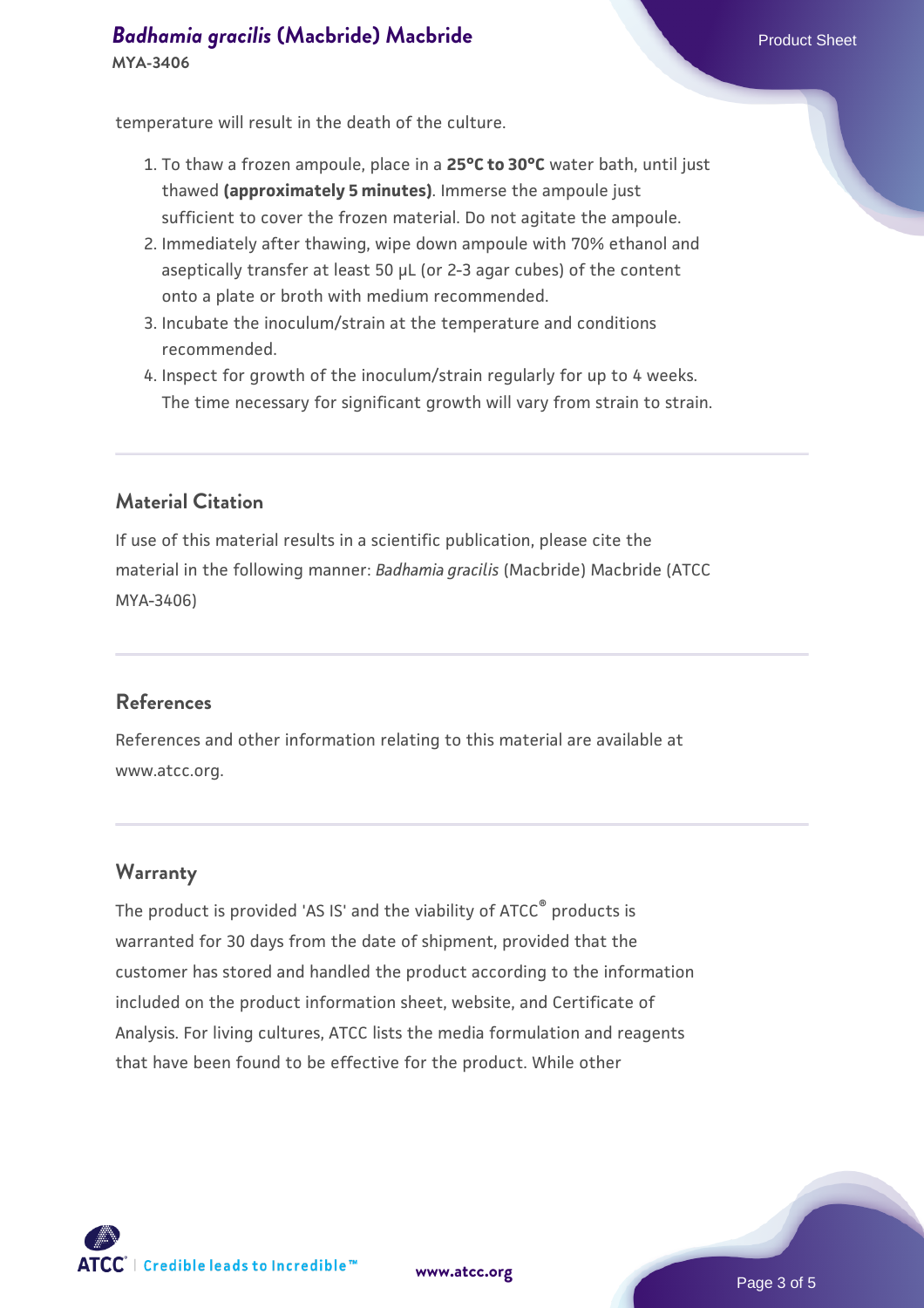#### **[Badhamia gracilis](https://www.atcc.org/products/mya-3406) [\(Macbride\) Macbride](https://www.atcc.org/products/mya-3406)** Product Sheet **MYA-3406**

unspecified media and reagents may also produce satisfactory results, a change in the ATCC and/or depositor-recommended protocols may affect the recovery, growth, and/or function of the product. If an alternative medium formulation or reagent is used, the ATCC warranty for viability is no longer valid. Except as expressly set forth herein, no other warranties of any kind are provided, express or implied, including, but not limited to, any implied warranties of merchantability, fitness for a particular purpose, manufacture according to cGMP standards, typicality, safety, accuracy, and/or noninfringement.

#### **Disclaimers**

This product is intended for laboratory research use only. It is not intended for any animal or human therapeutic use, any human or animal consumption, or any diagnostic use. Any proposed commercial use is prohibited without a license from ATCC.

While ATCC uses reasonable efforts to include accurate and up-to-date information on this product sheet, ATCC makes no warranties or representations as to its accuracy. Citations from scientific literature and patents are provided for informational purposes only. ATCC does not warrant that such information has been confirmed to be accurate or complete and the customer bears the sole responsibility of confirming the accuracy and completeness of any such information.

This product is sent on the condition that the customer is responsible for and assumes all risk and responsibility in connection with the receipt, handling, storage, disposal, and use of the ATCC product including without limitation taking all appropriate safety and handling precautions to minimize health or environmental risk. As a condition of receiving the material, the customer agrees that any activity undertaken with the ATCC product and any progeny or modifications will be conducted in compliance with all applicable laws, regulations, and guidelines. This product is provided 'AS IS' with no representations or warranties whatsoever except as expressly set forth herein and in no event shall ATCC, its parents, subsidiaries, directors, officers,